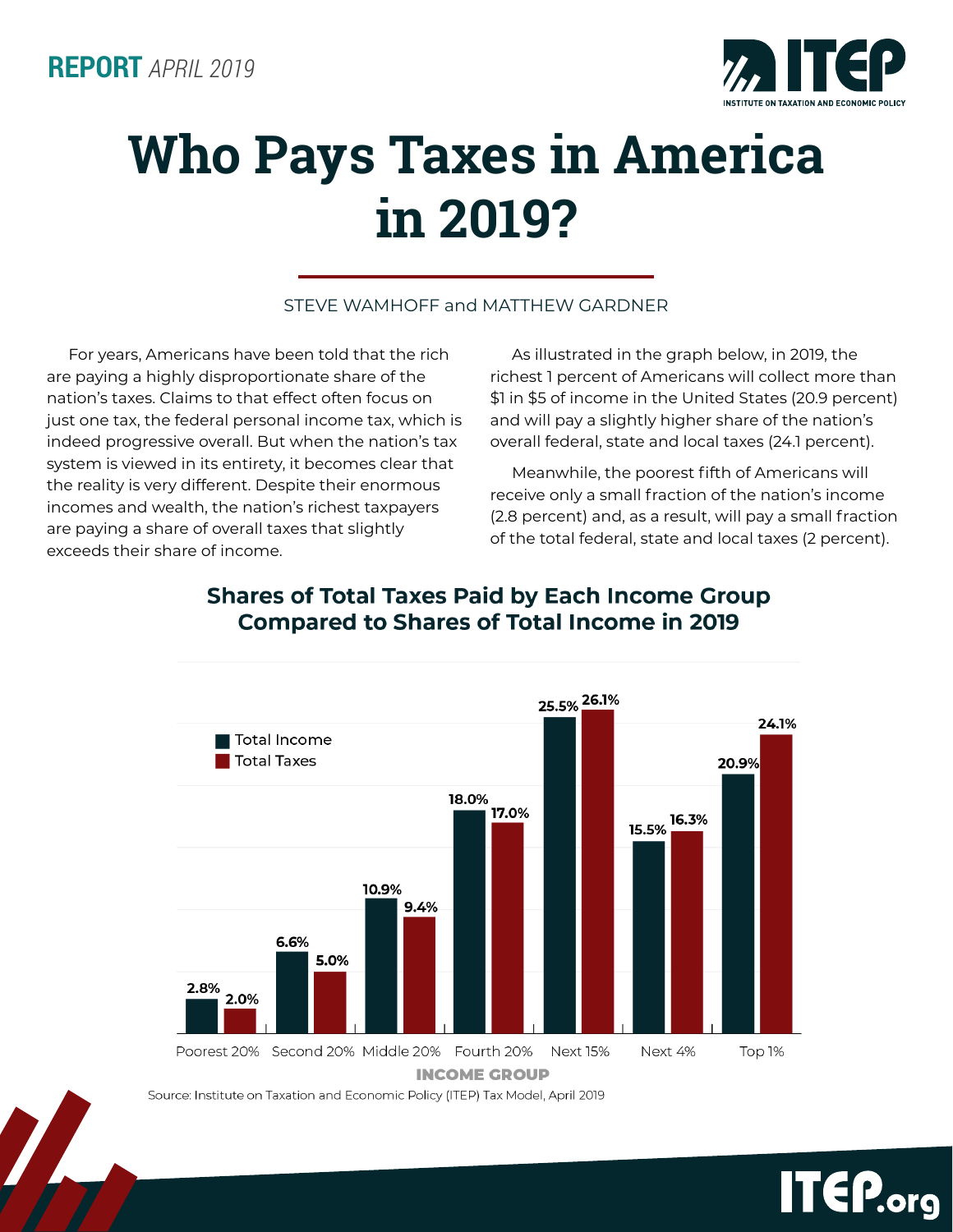Commentators seeking to create the impression that high-income households are paying an outsized share of the nation's taxes tend to focus their attention narrowly on the most progressive taxes. It is true that some of our revenue sources are quite progressive, including the federal personal income tax, corporate income tax and estate tax.1

But Americans pay other federal taxes that are not progressive. For example, everyone who works pays the Social Security payroll tax. This tax does not apply to the investment income that most very wealthy families have, and it only applies to the first \$132,900 of earnings a worker receives in 2019.

Americans also pay state and local taxes that are particularly regressive, meaning they capture a larger share of income from low- or middle-income families than from wealthy families. State and local income taxes are much less progressive than the federal income tax, and some states have no income tax at all.

Property taxes levied at the state and local level affect everyone who owns a home or other real estate and affect renters as well because landlords tend to pass on some of their property taxes as part of the rents they charge to tenants.

State and local sales taxes are paid by virtually everyone. These are particularly regressive because poor families have little choice but to spend all their income buying necessities while wealthy families can save most of their income, shielding it from sales taxes.

The figures in this report estimate combined federal, state and local taxes paid in the United States in 2019. They show that overall, our tax system is moderately progressive and people at every income level are paying taxes in the aggregate.

For example, the graph below shows that the effective total tax rate — the total federal, state and local taxes paid as a share of income — is higher for those at the top than for those at the bottom, but the difference is less than commonly believed.



## **Total Federal, State and Local Effective Tax Rates** in 2019

**INCOME GROUP** 

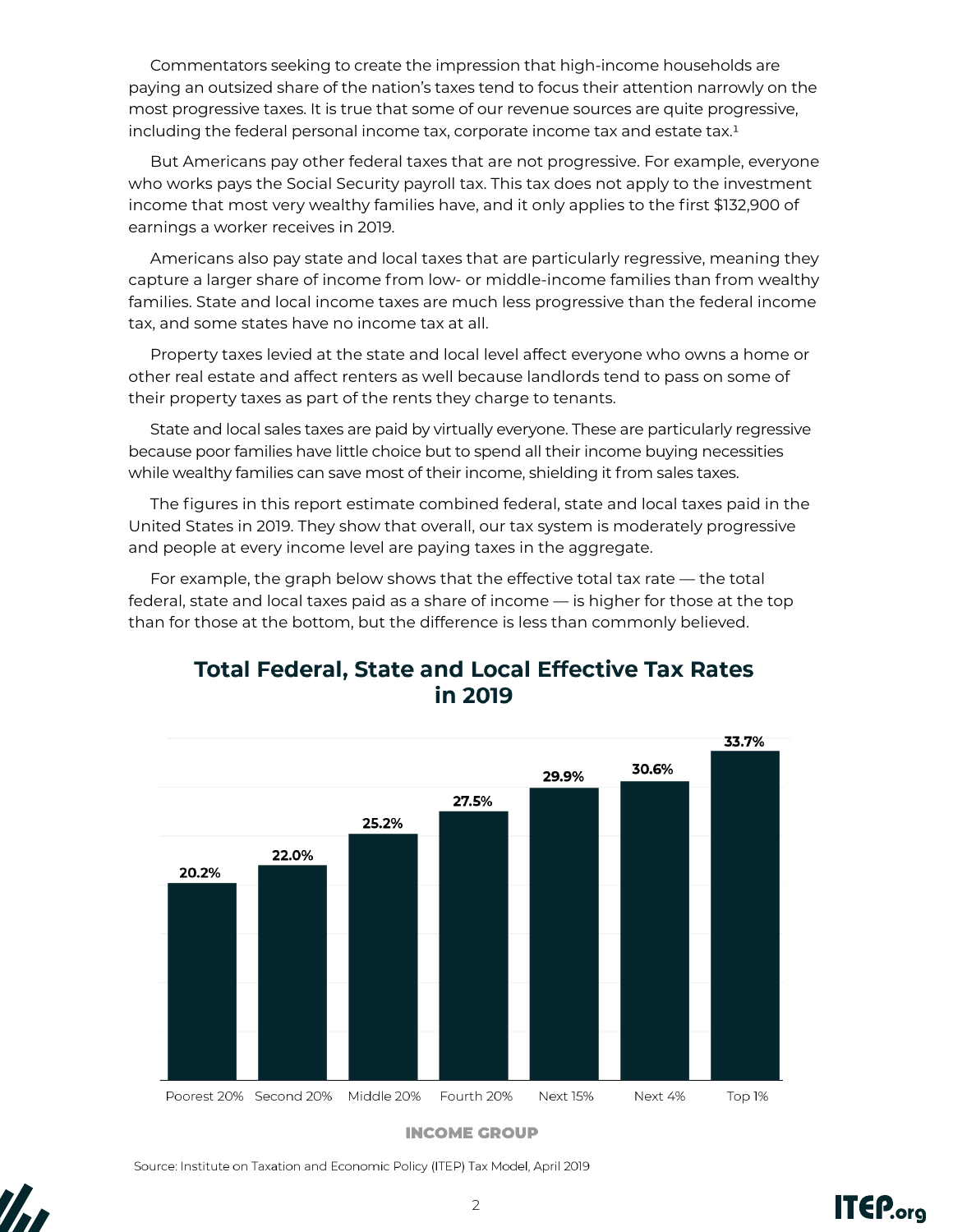As illustrated in the graph, the bottom fifth of Americans pay a lower effective total tax rate, but they nonetheless pay a fifth of their income in taxes. The middle fifth of Americans pay about a fourth of their income in taxes, while the top 1 percent pay about a third of their income in taxes.

## **THE 2017 TAX LAW MADE OUR TAX SYSTEM LESS PROGRESSIVE**

The 2017 Tax Cuts and Jobs Act (TCJA), backed by President Trump and GOP leaders in Congress, lowered taxes for most households but most dramatically for the rich.<sup>2</sup> As a result, America's tax system overall is less progressive today.

The total effective tax rates shown in the graph above are the sum of the federal effective tax rate and the state and local effective tax rate. TCJA reduced federal effective tax rates for all income groups but reduced them more for the rich than anyone else, as illustrated in the graph below.



## Percentage Point Change in Federal Effective Tax Rates as Result of Tax Cuts and Jobs Act in 2019



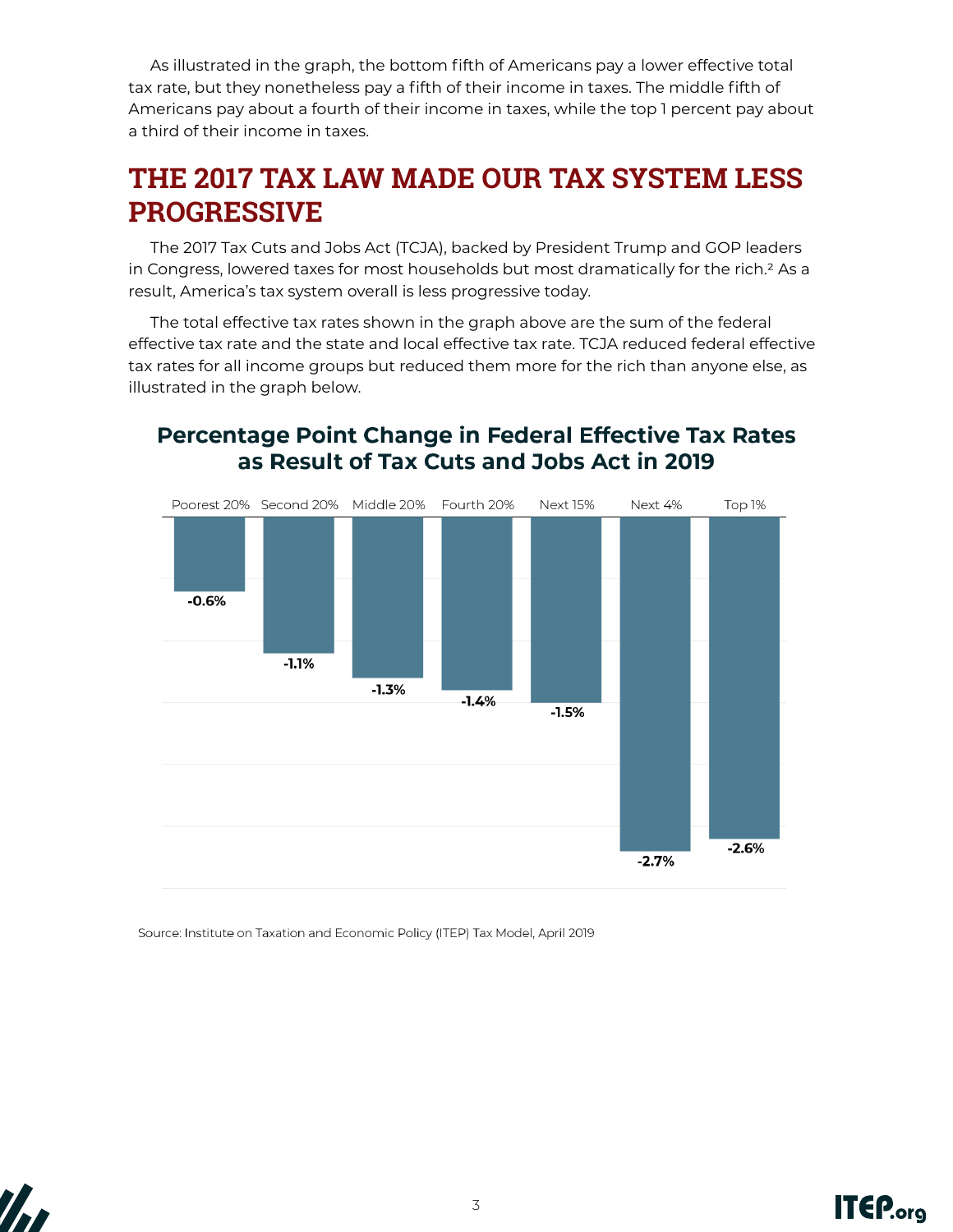TCJA reduced the federal effective tax rate by 2.6 percentage points for the top 1 percent and by 2.7 for the next richest four percent. For all other income groups, TCJA reduced the federal effective rate by far less than 2 percentage points. For the bottom fifth of Americans, TCJA reduced the federal effective rate by less than 1 percentage point. In other words, TCJA reduced taxes more for the rich, resulting in a less progressive tax system.

The table below provides the projected share of total federal, state and local taxes paid by each income group under current law and an estimate of the share they would pay if TCJA had never been enacted.

For each income group, the red-shaded figure is the scenario in which they pay a smaller share, and the green-shaded figure is the scenario in which they pay a larger share. Current law results in a smaller share paid by the richest 1 percent and the next richest 4 percent. All other groups pay a larger share of total taxes under current law compared to what they would pay under pre-TCJA law.

| <b>Income Group</b> | <b>Shares of Total Taxes</b><br><b>Pre-TCJA Law</b> | <b>Current Law</b> |
|---------------------|-----------------------------------------------------|--------------------|
| Poorest 20%         | 1.9%                                                | 2.0%               |
| Second 20%          | 4.9%                                                | 5.0%               |
| Middle 20%          | 9.3%                                                | 9.4%               |
| Fourth 20%          | 16.9%                                               | 17.0%              |
| <b>Next 15%</b>     | 25.8%                                               | 26.1%              |
| Next 4%             | 16.7%                                               | 16.3%              |
| Top 1%              | 24.4%                                               | 24.1%              |
| <b>ALL</b>          | 100.0%                                              | 100.0%             |

## **How TCJA Changes Distribution of Taxes in 2019**

Source: Institute on Taxation and Economic Policy, April 2019

America's tax system is moderately progressive and there are opportunities to make it still more progressive. State and local governments have many options to make their tax codes fairer.<sup>3</sup> Another approach is for Congress to make the federal tax code more progressive, to offset the regressive impacts of state and local taxes.4 Some of those options involve repealing provisions of TCJA, but others would address problems in the federal tax code that predated TCJA.



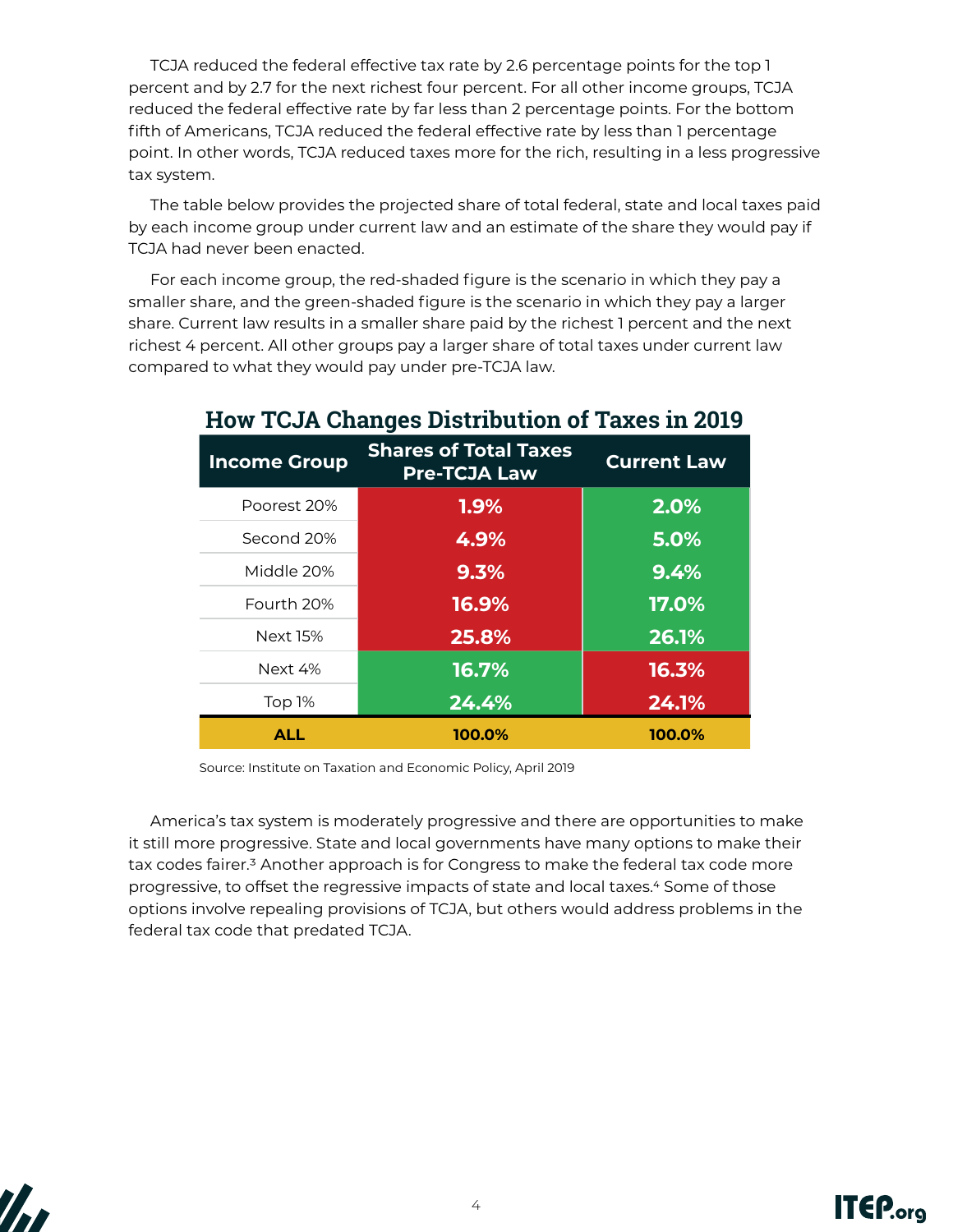## **Incomes and Federal, State & Local Taxes in 2019: Pre-TCJA Law vs. Current Law**

| <b>Income Groups</b> |                               |                                  | <b>Shares of Total Income</b> |                                 | Taxes as % of Income<br><b>Under Pre-TCJA Law</b> |                                | Taxes as % of Income<br><b>Under Current Law</b> |                              |                                |                                         |                              |
|----------------------|-------------------------------|----------------------------------|-------------------------------|---------------------------------|---------------------------------------------------|--------------------------------|--------------------------------------------------|------------------------------|--------------------------------|-----------------------------------------|------------------------------|
| Group                | <b>Income</b><br>Range        | Average<br>Cash<br><b>Income</b> | <b>Income</b>                 | <b>Taxes</b><br>Pre-TCJA<br>Law | <b>Taxes</b><br><b>Current</b><br>Law             | <b>Federal</b><br><b>Taxes</b> | State &<br>Local<br><b>Taxes</b>                 | <b>Total</b><br><b>Taxes</b> | <b>Federal</b><br><b>Taxes</b> | <b>State</b><br>& Local<br><b>Taxes</b> | <b>Total</b><br><b>Taxes</b> |
| Lowest 20%           | Less than<br>\$23,000         | \$13,700                         | 2.8%                          | 1.9%                            | 2.0%                                              | 8.0%                           | 12.7%                                            | 20.7%                        | 7.5%                           | 12.7%                                   | 20.2%                        |
| Second 20%           | $$23,000-$<br>41,000          | \$32,200                         | 6.6%                          | 4.9%                            | 5.0%                                              | 11.8%                          | 11.4%                                            | 23.2%                        | 10.6%                          | 11.4%                                   | 22.0%                        |
| Middle 20%           | $$41,000-$<br>66,000          | \$52,900                         | 10.9%                         | 9.3%                            | 9.4%                                              | 15.5%                          | 11.0%                                            | 26.5%                        | 14.2%                          | 11.0%                                   | 25.2%                        |
| Fourth 20%           | $$66,000-$<br>113,000         | \$86,500                         | 18.0%                         | 16.9%                           | 17.0%                                             | 18.4%                          | 10.5%                                            | 28.9%                        | 17.0%                          | 10.5%                                   | 27.5%                        |
| <b>Next 15%</b>      | \$113,000-<br>252,000         | \$159,700                        | 25.5%                         | 25.8%                           | 26.1%                                             | 21.7%                          | 9.6%                                             | 31.4%                        | 20.2%                          | 9.6%                                    | 29.9%                        |
| Next 4%              | \$252,000-<br>615,000         | \$366,300                        | 15.5%                         | 16.7%                           | 16.3%                                             | 24.2%                          | 9.2%                                             | 33.4%                        | 21.4%                          | 9.2%                                    | 30.6%                        |
| Top 1%               | \$615,000<br>or more          | \$1,914,500                      | 20.9%                         | 24.4%                           | 24.1%                                             | 26.6%                          | 9.7%                                             | 36.3%                        | 24.1%                          | 9.7%                                    | 33.7%                        |
| <b>ALL</b>           |                               | \$91,200                         | 100.0%                        | 100.0%                          | 100.0%                                            | 20.9%                          | 10.1%                                            | 31.0%                        | 19.0%                          | 10.1%                                   | 29.1%                        |
| <b>Bottom 99%</b>    | <b>Less than</b><br>\$615,000 | \$76,400                         | 79.4%                         | 75.5%                           | 75.8%                                             | 19.3%                          | 10.2%                                            | 29.5%                        | 17.6%                          | 10.2%                                   | 27.8%                        |

*Notes:*

*a. Includes all federal, state & local taxes (personal and corp. income, payroll, property, sales, excise, estate).*

*b. For calculations of income shares and taxes as a % of income, income includes employer-paid FICA taxes and corporate profits (net of taxable dividends and gains on corporate stock sales), neither of which is included in the average cash income figures.*